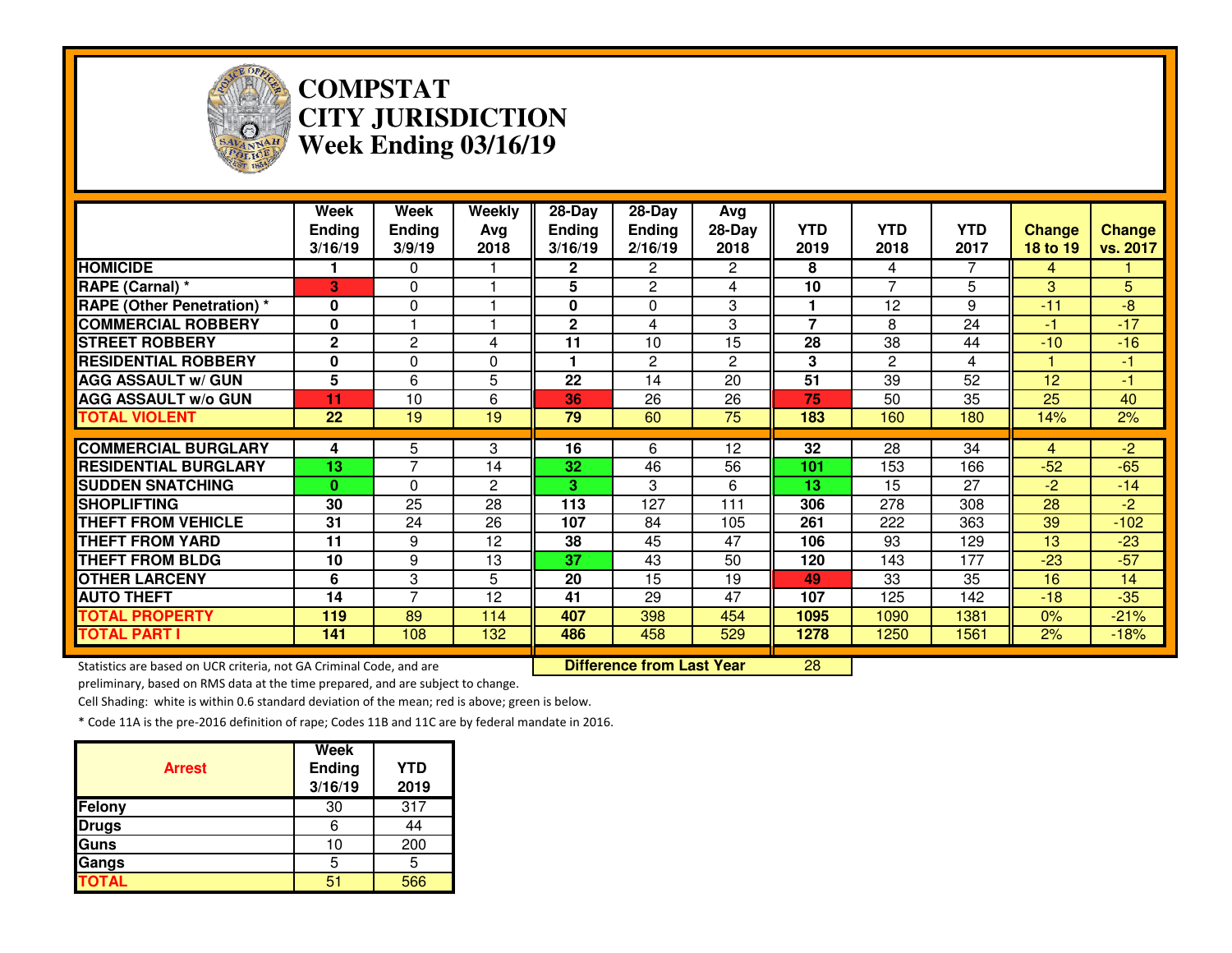

## **COMPSTATNORTH PRECINCTWeek Ending 03/16/19**

**PRECINCT COMMANDER:**

**CAPT. CARY HILL**



|                                                                     | Week                     | Week          | Weekly         | 28-Day        | 28-Day                           | Avg          |                |                |                 |                         |                |
|---------------------------------------------------------------------|--------------------------|---------------|----------------|---------------|----------------------------------|--------------|----------------|----------------|-----------------|-------------------------|----------------|
|                                                                     | <b>Ending</b>            | <b>Ending</b> | Avg            | <b>Ending</b> | <b>Ending</b>                    | $28-Day$     | <b>YTD</b>     | <b>YTD</b>     | <b>YTD</b>      | <b>Change</b>           | <b>Change</b>  |
|                                                                     | 3/16/19                  | 3/9/19        | 2018           | 3/16/19       | 2/16/19                          | 2018         | 2019           | 2018           | 2017            | 18 to 19                | vs. 2017       |
| <b>HOMICIDE</b>                                                     |                          | 0             | $\Omega$       |               | $\Omega$                         | 0            | $\overline{2}$ |                | 3               |                         | -1             |
| RAPE (Carnal) *                                                     | $\overline{2}$           | 0             | $\mathbf{0}$   | 3             | $\Omega$                         |              | 4              |                | $\overline{2}$  | 3                       | $\overline{2}$ |
| <b>RAPE (Other Penetration)</b> *                                   | $\bf{0}$                 | $\Omega$      | $\Omega$       | $\mathbf{0}$  | $\Omega$                         | 0            | $\bf{0}$       | $\overline{c}$ | $\overline{2}$  | $-2$                    | $-2$           |
| <b>COMMERCIAL ROBBERY</b>                                           | $\mathbf 0$              | 0             | $\Omega$       | 0             |                                  | 0            | 1              | $\overline{c}$ | $\overline{2}$  | $\overline{\mathbf{1}}$ | $-1$           |
| <b>STREET ROBBERY</b>                                               |                          |               |                | 4             |                                  | 5            | $\overline{7}$ | 19             | 21              | $-12$                   | $-14$          |
| <b>RESIDENTIAL ROBBERY</b>                                          | 0                        | 0             | 0              | 0             | 0                                | 0            | $\mathbf 0$    |                |                 | -1                      | -1             |
| <b>AGG ASSAULT w/ GUN</b>                                           | $\mathbf{0}$             | 3             |                | 4             | 3                                | 5            | 8              | 9              | $\overline{16}$ | $-1$                    | -8             |
| <b>AGG ASSAULT w/o GUN</b>                                          | 5                        |               | $\overline{c}$ | 13            | $\overline{7}$                   | 8            | 24             | 18             | 13              | 6                       | 11             |
| <b>TOTAL VIOLENT</b>                                                | $9^{\circ}$              | 5             | 5              | 25            | 12                               | 20           | 46             | 53             | 60              | $-13%$                  | $-23%$         |
| <b>COMMERCIAL BURGLARY</b>                                          |                          |               |                | $\mathbf{2}$  | 3                                | 3            | 9              | 4              | 11              | 5.                      | $-2$           |
| <b>RESIDENTIAL BURGLARY</b>                                         | $\bf{0}$                 | $\Omega$      |                | $\bf{0}$      | 5                                | 6            | 10             | 19             | 13              | -9                      | $-3$           |
| <b>SUDDEN SNATCHING</b>                                             | $\bf{0}$                 | 0             |                |               |                                  | $\mathbf{2}$ | 4              | 6              | 16              | $-2$                    | $-12$          |
| <b>SHOPLIFTING</b>                                                  | 5                        |               | 4              | 10            | 19                               | 18           | 39             | 60             | 43              | $-21$                   | $-4$           |
| <b>THEFT FROM VEHICLE</b>                                           | $\overline{\phantom{a}}$ | 4             | 6              | 19            | 26                               | 23           | 54             | 41             | 102             | 13                      | $-48$          |
| <b>THEFT FROM YARD</b>                                              | 4                        | 3             | 3              | 12            | 14                               | 13           | 34             | 27             | 50              | $\overline{7}$          | $-16$          |
| <b>THEFT FROM BLDG</b>                                              | 3                        |               | 3              | 8             | 12                               | 14           | 28             | 44             | 62              | $-16$                   | $-34$          |
| <b>OTHER LARCENY</b>                                                | $\mathbf{2}$             | 0             |                | 5             | 4                                | 6            | 13             | 7              | 6               | 6                       | $\overline{7}$ |
| <b>AUTO THEFT</b>                                                   | 5                        | $\Omega$      | 3              | 8             | 2                                | 10           | 17             | 12             | 40              | 5                       | $-23$          |
| <b>TOTAL PROPERTY</b>                                               | 27                       | 10            | 23             | 65            | 86                               | 94           | 208            | 220            | 343             | $-5%$                   | $-39%$         |
| <b>TOTAL PART I</b>                                                 | 36                       | 15            | 28             | 90            | 98                               | 114          | 254            | 273            | 403             | $-7%$                   | $-37%$         |
| Statistics are based on UCR criteria, not GA Criminal Code, and are |                          |               |                |               | <b>Difference from Last Year</b> |              | $-19$          |                |                 |                         |                |

Statistics are based on UCR criteria, not GA Criminal Code, and are **Difference from Last Year** 

preliminary, based on RMS data at the time prepared, and are subject to change.

Cell Shading: white is within 0.6 standard deviation of the mean; red is above; green is below.

|                | <b>Week</b>   |            |
|----------------|---------------|------------|
| <b>Arrests</b> | <b>Ending</b> | <b>YTD</b> |
|                | 3/16/19       | 2019       |
| <b>Felony</b>  |               | 85         |
| Guns           |               | 12         |
| <b>Drugs</b>   |               | 51         |
| Gangs          |               |            |
| <b>TOTAL</b>   |               |            |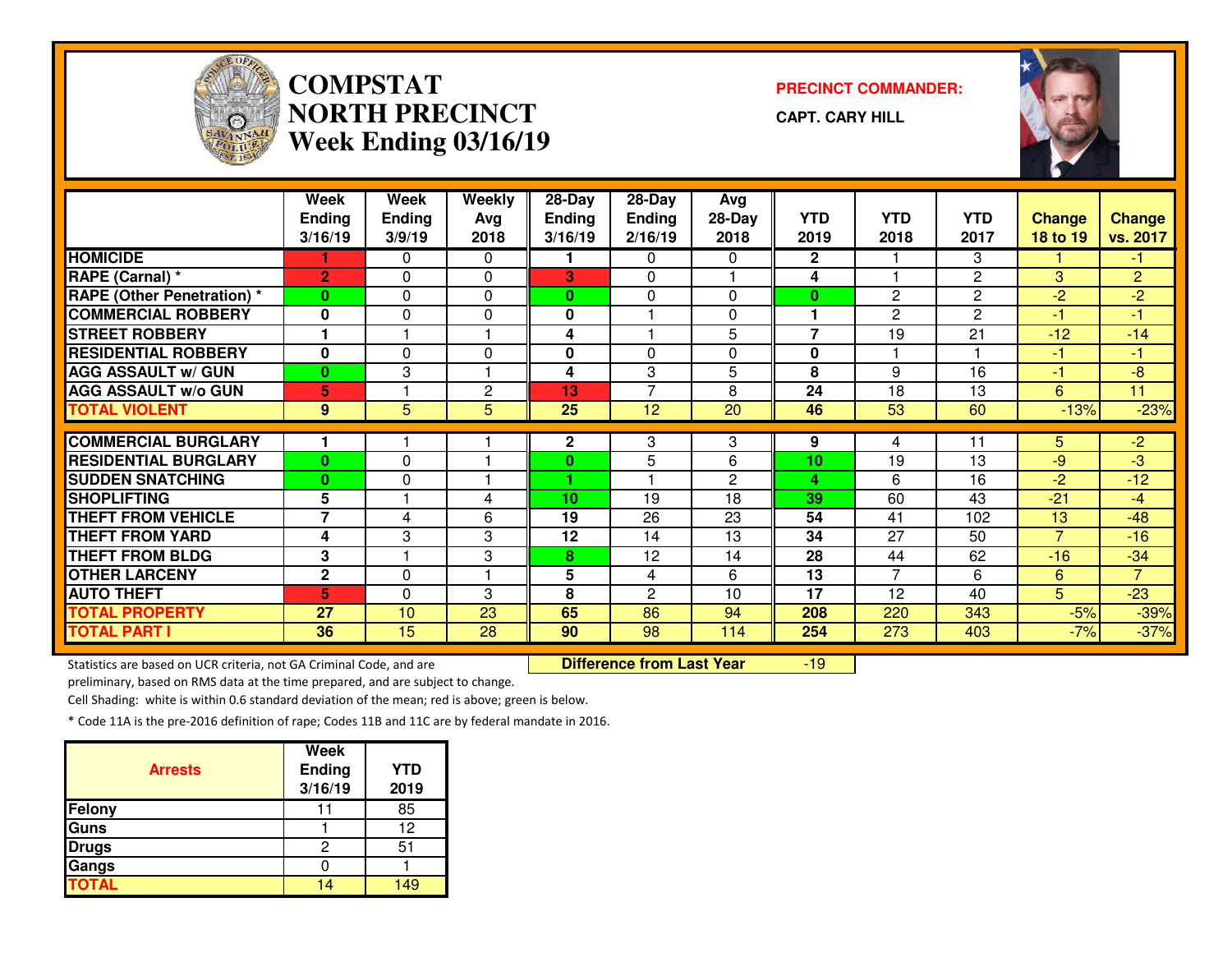

# **COMPSTAT PRECINCT COMMANDER: CENTRAL PRECINCTWeek Ending 03/16/19**

**CAPT. BEN HERRON**



|                                   | Week<br><b>Ending</b><br>3/16/19 | Week<br><b>Ending</b><br>3/9/19 | Weekly<br>Avg<br>2018 | 28-Day<br><b>Ending</b><br>3/16/19 | 28-Day<br><b>Ending</b><br>2/16/19 | Avg<br>$28-Day$<br>2018 | <b>YTD</b><br>2019 | <b>YTD</b><br>2018 | <b>YTD</b><br>2017 | <b>Change</b><br>18 to 19 | <b>Change</b><br>vs. 2017 |
|-----------------------------------|----------------------------------|---------------------------------|-----------------------|------------------------------------|------------------------------------|-------------------------|--------------------|--------------------|--------------------|---------------------------|---------------------------|
| <b>HOMICIDE</b>                   | 0                                | 0                               | $\Omega$              | 0                                  | $\Omega$                           |                         | 1                  | 0                  | $\Omega$           |                           |                           |
| RAPE (Carnal) *                   | 0                                | $\Omega$                        | $\Omega$              | 0                                  | $\overline{c}$                     |                         | $\mathbf{2}$       | $\overline{c}$     | $\mathbf{2}$       | $\Omega$                  | $\overline{0}$            |
| <b>RAPE (Other Penetration)</b> * | 0                                | 0                               | $\Omega$              | 0                                  | 0                                  |                         | 1                  | 3                  | 4                  | $-2$                      | $-3$                      |
| <b>COMMERCIAL ROBBERY</b>         | 0                                | $\Omega$                        | $\Omega$              | 0                                  | $\blacktriangleleft$               |                         | 1                  | 0                  | 5                  |                           | $-4$                      |
| <b>STREET ROBBERY</b>             |                                  | 0                               |                       | 3                                  | $\overline{2}$                     | 5                       | 7                  | 10                 | 9                  | $-3$                      | $-2$                      |
| <b>RESIDENTIAL ROBBERY</b>        | $\mathbf{0}$                     | $\Omega$                        | $\Omega$              | 1                                  | $\Omega$                           |                         | 1                  | 4                  | н                  | $\mathbf{0}$              | $\Omega$                  |
| <b>AGG ASSAULT w/ GUN</b>         | $\bf{0}$                         | $\overline{c}$                  | $\mathbf{2}$          | 5                                  | $\overline{7}$                     | 7                       | 19                 | 12                 | 12                 | $\overline{7}$            | $\overline{7}$            |
| <b>AGG ASSAULT w/o GUN</b>        | 3                                | 5                               | $\mathbf{2}$          | 12                                 | 9                                  | 7                       | 24                 | 11                 | 10                 | 13                        | 14                        |
| <b>TOTAL VIOLENT</b>              | 4                                | $\overline{7}$                  | 5                     | 21                                 | $\overline{21}$                    | $\overline{22}$         | 56                 | $\overline{39}$    | 43                 | 44%                       | 30%                       |
|                                   |                                  |                                 |                       |                                    |                                    |                         |                    |                    |                    |                           |                           |
| <b>COMMERCIAL BURGLARY</b>        | 0                                | 4                               |                       | 6                                  |                                    | 3                       | 7                  | 11                 | 9                  | $-4$                      | $-2$                      |
| <b>RESIDENTIAL BURGLARY</b>       | 3                                | 5                               | 4                     | 12 <sub>2</sub>                    | 15                                 | 15                      | 32                 | 32                 | 53                 | $\Omega$                  | $-21$                     |
| <b>SUDDEN SNATCHING</b>           | $\bf{0}$                         | $\Omega$                        | $\Omega$              | 0                                  |                                    |                         | $\mathbf{2}$       | $\overline{2}$     | 5                  | $\Omega$                  | $-3$                      |
| <b>SHOPLIFTING</b>                | 8                                | 6                               | 4                     | 30                                 | 16                                 | 17                      | 54                 | 29                 | 53                 | 25                        | 1                         |
| <b>THEFT FROM VEHICLE</b>         | 11                               | 8                               | $\overline{7}$        | 28                                 | 15                                 | 26                      | 50                 | 65                 | 92                 | $-15$                     | $-42$                     |
| <b>THEFT FROM YARD</b>            | 3                                | 3                               | 4                     | 15                                 | 10                                 | 16                      | 34                 | 29                 | 44                 | 5                         | $-10$                     |
| <b>THEFT FROM BLDG</b>            | $\mathbf{2}$                     | 5                               | 3                     | 11                                 | 7                                  | 13                      | 27                 | 37                 | 32                 | $-10$                     | $-5$                      |
| <b>OTHER LARCENY</b>              | 3                                |                                 |                       | 7                                  | 3                                  | 5                       | 17                 | 4                  | 10                 | 13                        | $\overline{7}$            |
| <b>AUTO THEFT</b>                 | 3                                | 5                               | 4                     | 13                                 | $\overline{7}$                     | 14                      | 31                 | 41                 | 39                 | $-10$                     | $-8$                      |
| <b>TOTAL PROPERTY</b>             | 33                               | 37                              | 27                    | 122                                | 75                                 | 109                     | 254                | 250                | 337                | 2%                        | $-25%$                    |
| <b>TOTAL PART I</b>               | 37                               | 44                              | 33                    | 143                                | 96                                 | 131                     | 310                | 289                | 380                | 7%                        | $-18%$                    |

Statistics are based on UCR criteria, not GA Criminal Code, and are **Difference from Last Year** 

<sup>21</sup>

preliminary, based on RMS data at the time prepared, and are subject to change.

Cell Shading: white is within 0.6 standard deviation of the mean; red is above; green is below.

| <b>Arrests</b> | <b>Week</b><br>Ending<br>3/16/19 | <b>YTD</b><br>2019 |
|----------------|----------------------------------|--------------------|
| Felony         |                                  | 9.                 |
| <b>Drugs</b>   |                                  |                    |
| <b>Guns</b>    | З                                | 54                 |
| Gangs          |                                  |                    |
| <b>TOTAL</b>   | 12                               | 154                |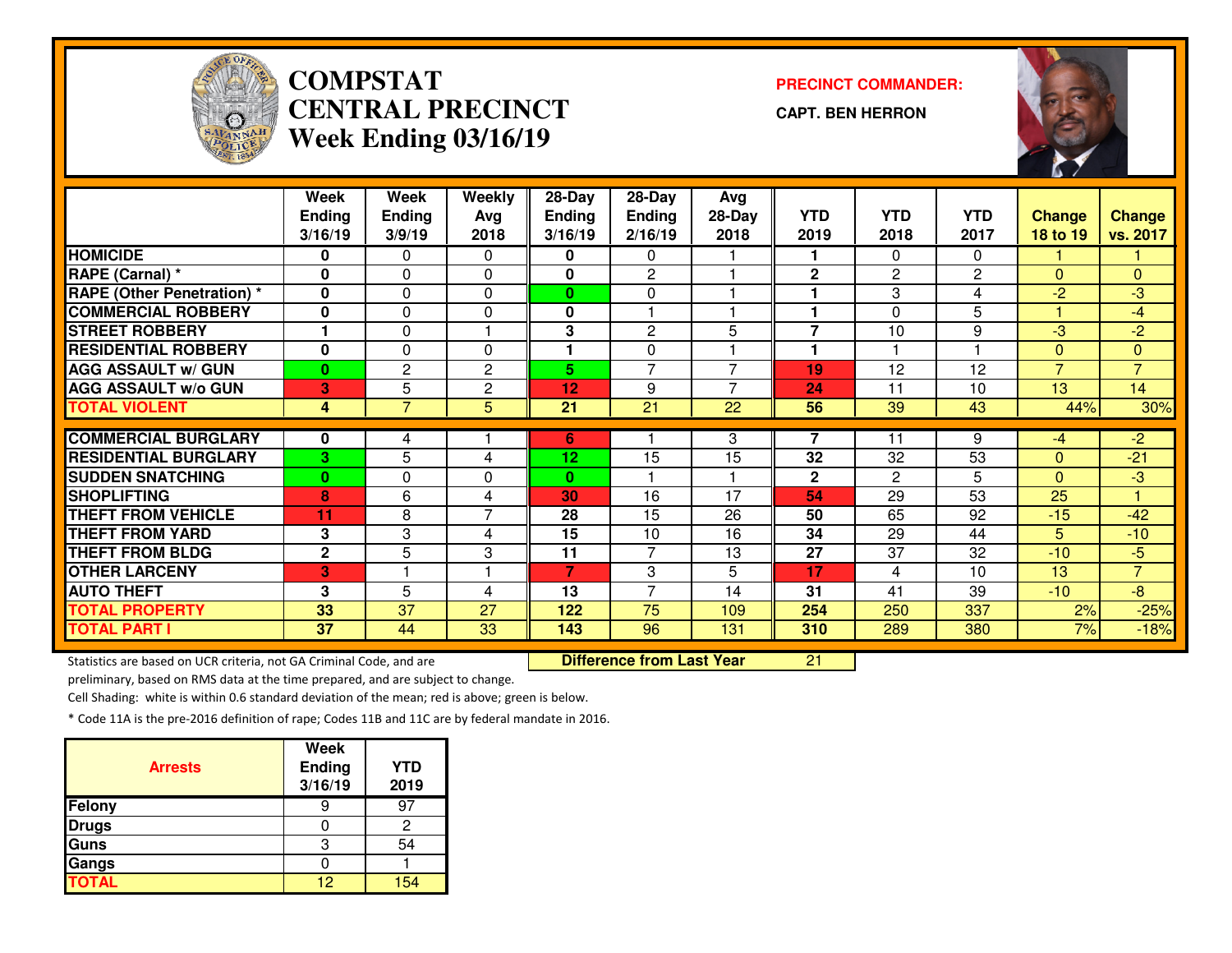

# **COMPSTATSOUTH PRECINCTWeek Ending 03/16/19**

#### **PRECINCT COMMANDER:**

**CAPT. MICHELLE HALFORD**



|                                   | Week           | Week          | Weekly         | 28-Day         | 28-Day          | Avg            |                 |                 |                |                |                |
|-----------------------------------|----------------|---------------|----------------|----------------|-----------------|----------------|-----------------|-----------------|----------------|----------------|----------------|
|                                   | <b>Ending</b>  | <b>Ending</b> | Avg            | <b>Ending</b>  | <b>Ending</b>   | 28-Day         | <b>YTD</b>      | <b>YTD</b>      | <b>YTD</b>     | <b>Change</b>  | <b>Change</b>  |
|                                   | 3/16/19        | 3/9/19        | 2018           | 3/16/19        | 2/16/19         | 2018           | 2019            | 2018            | 2017           | 18 to 19       | vs. 2017       |
| <b>HOMICIDE</b>                   | 0              | 0             | $\bf{0}$       |                |                 | 0              | 4               | 0               |                | 4              | 3              |
| RAPE (Carnal) *                   | $\bf{0}$       | 0             | $\Omega$       | 0              | $\Omega$        |                |                 | 3               |                | $-2$           | $\overline{0}$ |
| <b>RAPE (Other Penetration)</b> * | $\bf{0}$       | 0             | $\Omega$       | $\bf{0}$       | $\Omega$        |                | $\bf{0}$        | 4               | $\Omega$       | $-4$           | $\overline{0}$ |
| <b>COMMERCIAL ROBBERY</b>         | 0              |               | $\mathbf 0$    |                | $\mathbf{2}$    |                | 3               | 4               | 9              | -1             | $-6$           |
| <b>STREET ROBBERY</b>             | 0              | 0             |                | $\mathbf{2}$   | 4               | 3              | 8               | 5               | 5              | 3              | 3              |
| <b>RESIDENTIAL ROBBERY</b>        | 0              | 0             | 0              | $\bf{0}$       | 0               |                | 0               | $\Omega$        | $\Omega$       | $\Omega$       | $\overline{0}$ |
| <b>AGG ASSAULT w/ GUN</b>         | 4              | 0             |                | 7              | $\overline{c}$  | $\overline{2}$ | 12              | $\mathbf{2}$    | 6              | 10             | $6\phantom{a}$ |
| <b>AGG ASSAULT W/o GUN</b>        | $\overline{2}$ | 0             | ٠              | $\overline{2}$ | 4               | 4              | 9               | 9               | $\overline{c}$ | $\overline{0}$ | $\overline{7}$ |
| <b>TOTAL VIOLENT</b>              | 6              |               | 3              | 13             | 13              | 14             | $\overline{37}$ | $\overline{27}$ | 24             | 37%            | 54%            |
|                                   |                |               |                |                |                 |                |                 |                 |                |                |                |
| <b>COMMERCIAL BURGLARY</b>        | 3              | 0             |                | 7              |                 | 5              | 13              |                 | 10             | 6              | 3              |
| <b>RESIDENTIAL BURGLARY</b>       | 3              | 0             | 4              | 3              | 4               | 15             | 10              | 43              | 39             | $-33$          | $-29$          |
| <b>SUDDEN SNATCHING</b>           | $\bf{0}$       | 0             | $\Omega$       | 2              | $\Omega$        |                | 4               | 3               |                |                | 3              |
| <b>SHOPLIFTING</b>                | 13             | 9             | 13             | 50             | $\overline{71}$ | 53             | 163             | 117             | 155            | 46             | 8              |
| <b>THEFT FROM VEHICLE</b>         | 8              | 4             | $\overline{7}$ | 32             | 18              | 28             | 73              | 62              | 81             | 11             | $-8$           |
| <b>THEFT FROM YARD</b>            | $\mathbf{2}$   |               | 2              | 4              | 8               | 8              | 16              | 14              | 22             | $\overline{2}$ | -6             |
| <b>THEFT FROM BLDG</b>            | $\mathbf 2$    |               | 3              | 9              | 11              | 12             | 35              | 26              | 54             | 9              | $-19$          |
| <b>OTHER LARCENY</b>              | 0              |               |                | 4              | $\Omega$        | $\overline{2}$ | $\overline{7}$  | 7               | 10             | $\Omega$       | -3             |
| <b>AUTO THEFT</b>                 | 5              | 2             | 3              | 15             | $\overline{7}$  | 11             | 29              | 33              | 25             | $-4$           | $\overline{4}$ |
| <b>TOTAL PROPERTY</b>             | 36             | 18            | 34             | 126            | 120             | 136            | 350             | 312             | 397            | 12%            | $-12%$         |
| <b>TOTAL PART I</b>               | 42             | 19            | 37             | 139            | 133             | 150            | 387             | 339             | 421            | 14%            | $-8%$          |

Statistics are based on UCR criteria, not GA Criminal Code, and are **Difference from Last Year** 

<sup>48</sup>

preliminary, based on RMS data at the time prepared, and are subject to change.

Cell Shading: white is within 0.6 standard deviation of the mean; red is above; green is below.

| <b>Arrests</b> | <b>Week</b><br>Ending<br>3/16/19 | <b>YTD</b><br>2019 |
|----------------|----------------------------------|--------------------|
| Felony         | 5                                | 37                 |
| <b>Drugs</b>   |                                  |                    |
| Gungs          | 3                                | 21                 |
| Gangs          |                                  |                    |
| <b>TOTAL</b>   |                                  | ລຂ                 |